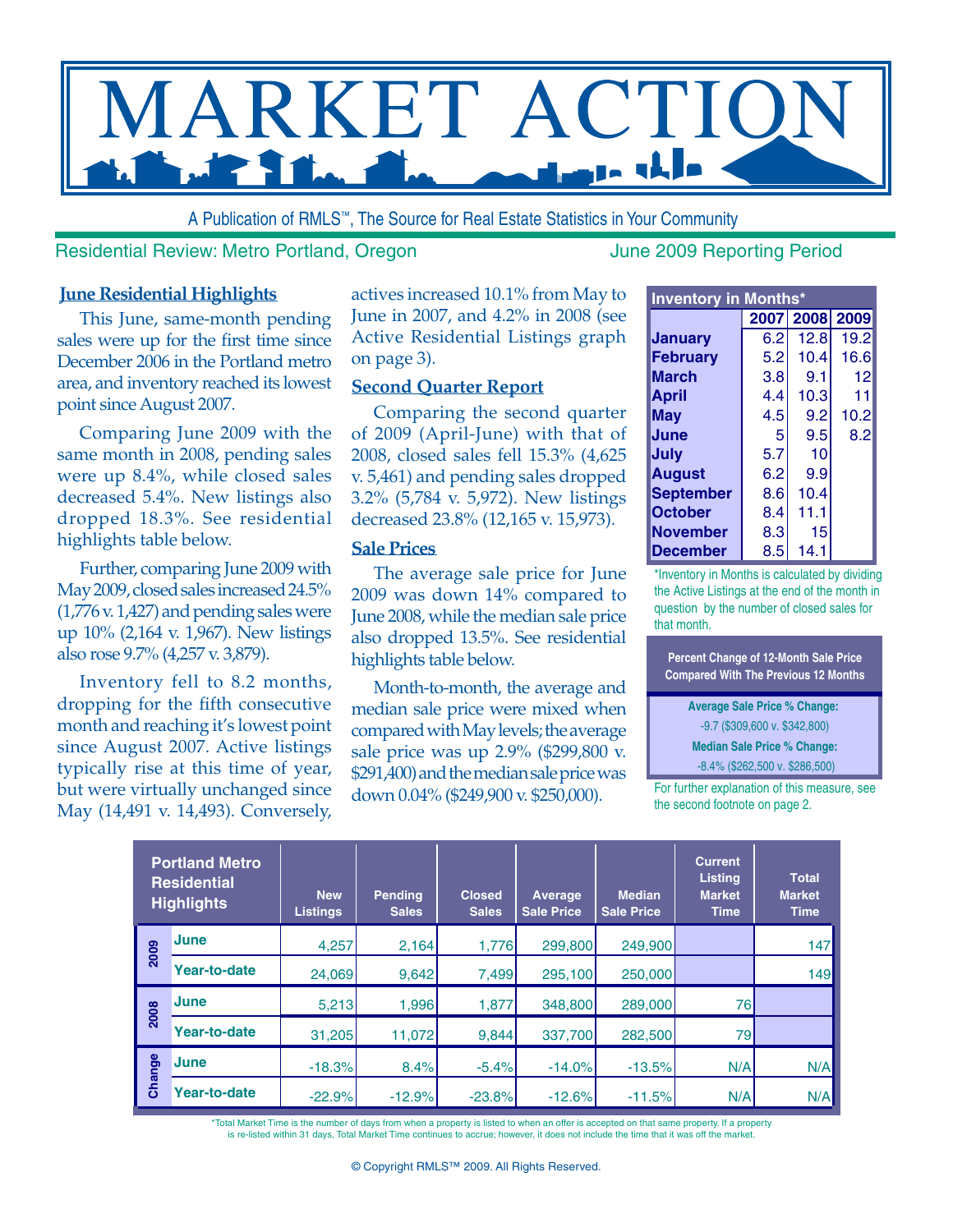# **AREa REPORT • 6/2009 Metro Portland & Adjacent Regions, Oregon**

|                  |                                         | <b>RESIDENTIAL</b>     |              |                           |                    |                            |                     |                           |                          |                     |                    |                            |                     | <b>COMMERCIAL</b>  |                   | <b>LAND</b>                                 |                     | <b>MULTIFAMILY</b>        |                     |                           |                         |                    |
|------------------|-----------------------------------------|------------------------|--------------|---------------------------|--------------------|----------------------------|---------------------|---------------------------|--------------------------|---------------------|--------------------|----------------------------|---------------------|--------------------|-------------------|---------------------------------------------|---------------------|---------------------------|---------------------|---------------------------|-------------------------|--------------------|
|                  |                                         | <b>Current Month</b>   |              |                           |                    |                            | <b>Year-To-Date</b> |                           |                          |                     |                    |                            |                     | Year-To-Date       |                   | Year-To-Date                                |                     | Year-To-Date              |                     |                           |                         |                    |
|                  |                                         | <b>Active Listings</b> | New Listings | Expired/Canceled Listings | Pending Sales 2009 | Pending Sales 2009 v. 2008 | <b>Closed Sales</b> | <b>Average Sale Price</b> | <b>Total Market Time</b> | <b>New Listings</b> | Pending Sales 2009 | Pending Sales 2009 v. 2008 | <b>Closed Sales</b> | Average Sale Price | Median Sale Price | Sale Price % Change <sup>2</sup><br>g.<br>R | <b>Closed Sales</b> | <b>Average Sale Price</b> | <b>Closed Sales</b> | <b>Average Sale Price</b> | <b>Sales</b><br>Closed: | Average Sale Price |
| $\frac{14}{1}$   | <b>N</b> Portland                       | 534                    | 196          | 109                       | 115                | 27.8%                      | 93                  | 237,000                   | 93                       | 1,044               | 477                | $-21.0%$                   | 353                 | 233,900            | 230.000           | $-8.1%$                                     | -1                  | 7,500                     | 8                   | 148,300                   | 9                       | 249,300            |
| 142              | <b>NE Portland</b>                      | 1,055                  | 426          | 229                       | 224                | 11.4%                      | 181                 | 299,800                   | 98                       | 2,248               | 987                | $-14.8%$                   | 782                 | 295,900            | 258,500           | $-7.3%$                                     | 10                  | 330,800                   | 12                  | 175,200                   | 23                      | 419,500            |
| $\frac{43}{2}$   | <b>SE Porltand</b>                      | 1,462                  | 516          | 342                       | 285                | 3.6%                       | 240                 | 261,300                   | 113                      | 2,942               | 1,353              | $-12.8%$                   | 1,056               | 246,400            | 219,900           | $-8.5%$                                     | 11                  | 243,500                   | 29                  | 116,900                   | 39                      | 351,500            |
| $\frac{4}{4}$    | Gresham/<br><b>Troutdale</b>            | 1,041                  | 292          | 187                       | 149                | 23.1%                      | 124                 | 215,400                   | 140                      | 1,626               | 636                | $-4.1%$                    | 492                 | 225,400            | 214,800           | $-13.1%$                                    | 4                   | 278,100                   | 9                   | 116,000                   | 6                       | 344,700            |
| 145              | <b>Milwaukie/</b><br><b>Clackamas</b>   | 986                    | 303          | 224                       | 176                | 30.4%                      | 143                 | 280,100                   | 143                      | 1,755               | 776                | 2.2%                       | 605                 | 290,100            | 260,000           | $-8.5%$                                     | $\overline{2}$      | 300,000                   | 15                  | 162,300                   | 3                       | 279,200            |
| 46               | <b>Oregon City/</b><br>Canby            | 866                    | 256          | 127                       | 106                | 24.7%                      | 68                  | 313,700                   | 157                      | 1,308               | 458                | $-6.0%$                    | 349                 | 291,100            | 249,000           | $-12.0%$                                    | 3                   | 210,000                   | 18                  | 223,800                   | $\overline{7}$          | 236,600            |
| 147              | <b>Lake Oswego/</b><br><b>West Linn</b> | 1,108                  | 284          | 199                       | 102                | 13.3%                      | 93                  | 470,000                   | 230                      | 1,548               | 428                | $-12.1%$                   | 325                 | 468,700            | 390,000           | $-13.0%$                                    | $\overline{2}$      | 465,000                   | 9                   | 281,100                   |                         |                    |
| 148              | <b>W</b> Portland                       | 1,869                  | 476          | 358                       | 226                | $-13.4%$                   | 202                 | 421,200                   | 178                      | 2,869               | 973                | $-24.6%$                   | 754                 | 433,700            | 355,000           | $-5.4%$                                     | $\mathbf{1}$        | 940,000                   | 20                  | 189,500                   | $\overline{7}$          | 583,200            |
| 149              | <b>NW Wash Co.</b>                      | 582                    | 166          | 92                        | 94                 | $-11.3%$                   | 81                  | 376,200                   | 194                      | 971                 | 458                | $-17.5%$                   | 379                 | 373,800            | 344,000           | $-5.8%$                                     | ×                   | $\blacksquare$            | 10                  | 157,300                   | 3                       | 246,000            |
| 50               | <b>Beaverton/</b><br><b>Aloha</b>       | 1,136                  | 378          | 211                       | 215                | 17.5%                      | 178                 | 240,100                   | 116                      | 2,121               | 947                | $-7.0%$                    | 730                 | 246,900            | 229,300           | $-8.6%$                                     | 4                   | 201,000                   | 8                   | 152,700                   | 10                      | 290,300            |
| $\overline{5}$   | Tigard/<br><b>Wilsonville</b>           | 1,259                  | 361          | 254                       | 186                | 14.1%                      | 134                 | 355,500                   | 173                      | 2,181               | 770                | $-13.8%$                   | 597                 | 326,000            | 295,000           | $-8.8%$                                     | -1                  | 80,000                    | 18                  | 185,800                   | 3                       | 1,168,300          |
| 152              | Hillsboro/<br><b>Forest Grove</b>       | 964                    | 253          | 163                       | 166                | 18.6%                      | 105                 | 250,900                   | 166                      | 1,608               | 712                | $-7.9%$                    | 534                 | 251,300            | 230,000           | $-10.5%$                                    | 8                   | 240.600                   | 23                  | 54,600                    | $\overline{7}$          | 244,500            |
| $\overline{153}$ | Mt. Hood                                | 147                    | 36           | 35                        | $\overline{7}$     | 0.0%                       | 6                   | 213,800                   | 210                      | 166                 | 35                 | $-41.7%$                   | 34                  | 269,200            | 246,000           | $-2.2%$                                     |                     | ×.                        | 1                   | 179,900                   |                         | $\sim$             |
| 155              | Columbia Co.                            | 551                    | 111          | 45                        | 38                 | $-25.5%$                   | 44                  | 212,600                   | 180                      | 584                 | 215                | $-22.4%$                   | 167                 | 192,500            | 184,900           | $-13.9%$                                    | $\overline{4}$      | 542,500                   | 21                  | 132,900                   | 3                       | 229,300            |
| 156              | Yamhill Co.                             | 931                    | 203          | 123                       | 75                 | $-14.8%$                   | 84                  | 223,400                   | 179                      | 1,098               | 417                | $-15.9%$                   | 342                 | 232,800            | 213,000           | $-12.2%$                                    | 5                   | 461,500                   | 13                  | 263,700                   | 6                       | 331,600            |
|                  |                                         |                        |              |                           |                    |                            |                     |                           |                          |                     |                    |                            |                     |                    |                   |                                             |                     |                           |                     |                           |                         |                    |
| 168-178          | <b>Marion/Polk</b><br><b>Counties</b>   | 1,205                  | 250          | 145                       | 82                 | 26.2%                      | 77                  | 198,100                   | 139                      | 1,310               | 397                | $-15.0%$                   | 313                 | 215,500            | 196,500           | $-12.5%$                                    | $\overline{2}$      | 459,800                   | 10                  | 231,400                   | 5                       | 223,100            |
|                  |                                         |                        |              |                           |                    |                            |                     |                           |                          |                     |                    |                            |                     |                    |                   |                                             |                     |                           |                     |                           |                         |                    |
| 180-195          | <b>North Coastal</b><br><b>Counties</b> | 1,647                  | 233          | 153                       | 62                 | 3.3%                       | 63                  | 364,100                   | 157                      | 1,456               | 309                | $-12.0%$                   | 250                 | 299,800            | 245,000           | $-17.5%$                                    | $\overline{2}$      | 340,000                   | 37                  | 105,500                   | 3                       | 1,543,300          |

<sup>1</sup> Percent change in number of pending sales this year compared to last year. The Current Month section compares June 2009 with June 2008. The Year-To-Date section compares year-to-date statistics from June 2009 with year-to-date statistics from June 2008.

2 % Change is based on a comparison of the rolling average sale price for the last 12 months (7/1/08-6/30/09) with 12 months before (7/1/07-6/30/08).

<sup>3</sup> As of October 2007, the way that New Listing data is generated has changed to ensure accuracy.

4 Total Market Time is the number of days from when a property is listed to when an offer is accepted on that same property. If a property is re-listed within 31 days, Total Market Time continues to accrue; however, it does not include the time that it was off the market.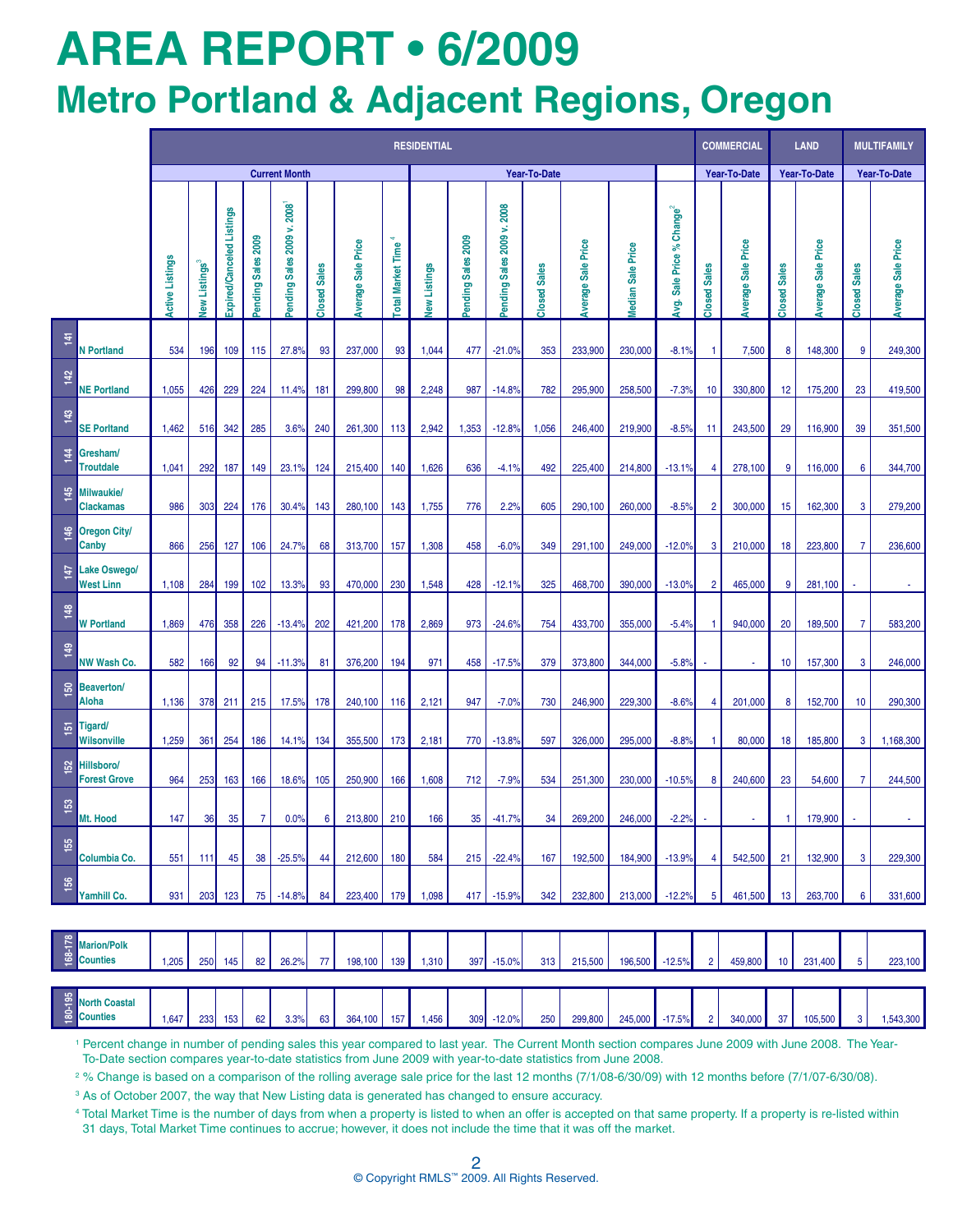

# **ACTIVE RESIDENTIAL LISTINGS**

#### **Portland, OR**

*This graph shows the active residential listings over the past three calendar years in the greater Portland, Oregon metropolitan area.*

# **TOTAL ACTIVE LISTINGS PORTLAND, OR**

*This graph shows the total active listings over the past three calendar years in the greater Portland, Oregon metropolitan area.*





## **NEW LISTINGS PORTLAND, OR**

*This graph shows the new residential listings over the past three calendar years in the greater Portland, Oregon metropolitan area.*

3 © Copyright RMLS™ 2009. All Rights Reserved.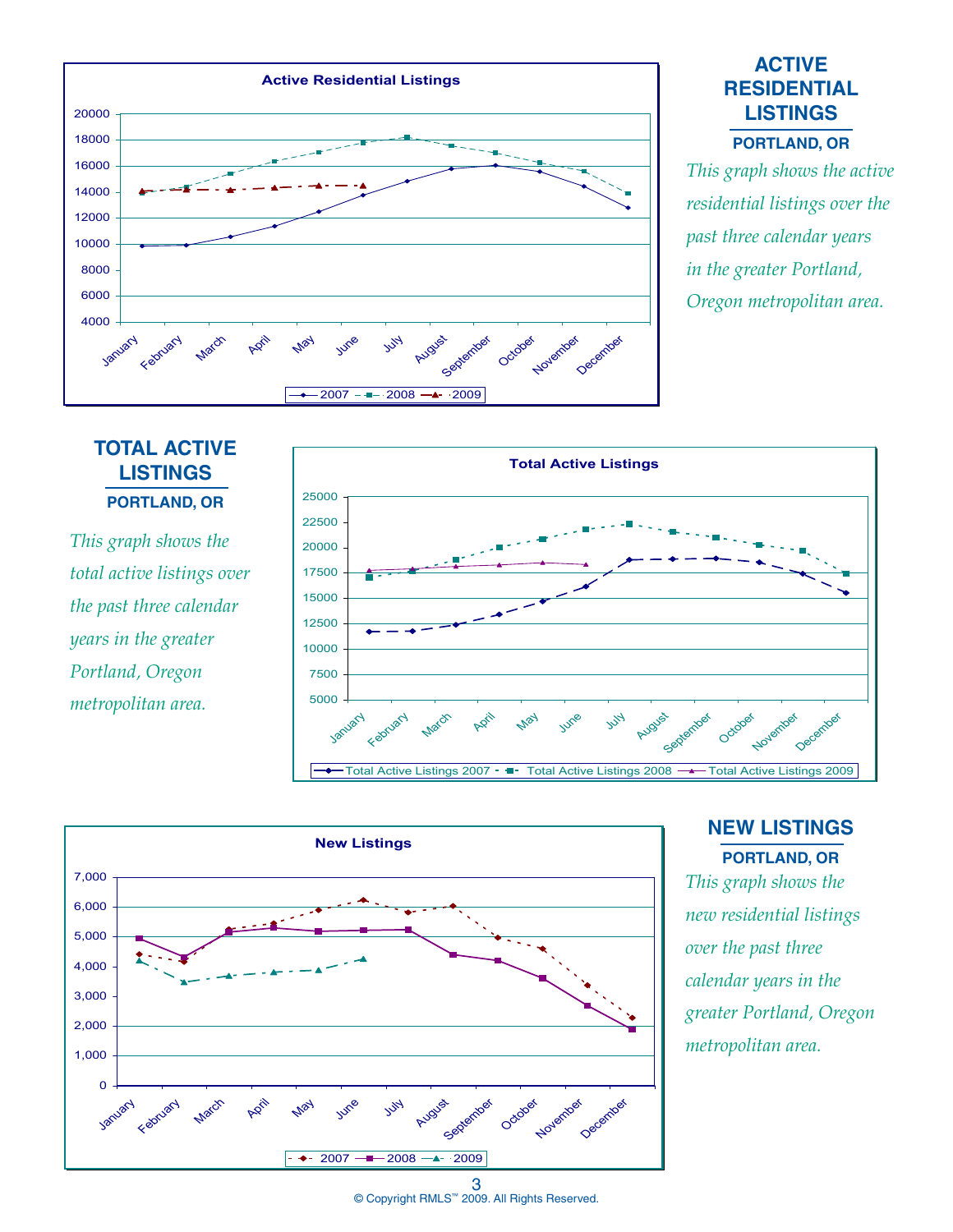

#### **PENDING LISTINGS PORTLAND, OR**

*This graph represents monthly accepted offers in the Portland, Oregon metropolitan area over the past three calendar years.*

# **CLOSED SALES PORTLAND, OR**

*This graph shows the closed sales over the past three calendar years in the greater Portland, Oregon metropolitan area.*





## **DAYS ON MARKET**

*This graph shows the average market time for sales in the Portland, Oregon metropolitan area. \*As of August 2008, graph now reports "Total Days on Market" - for details read footnotes on page 2.* 

© Copyright RMLS™ 2009. All Rights Reserved.

4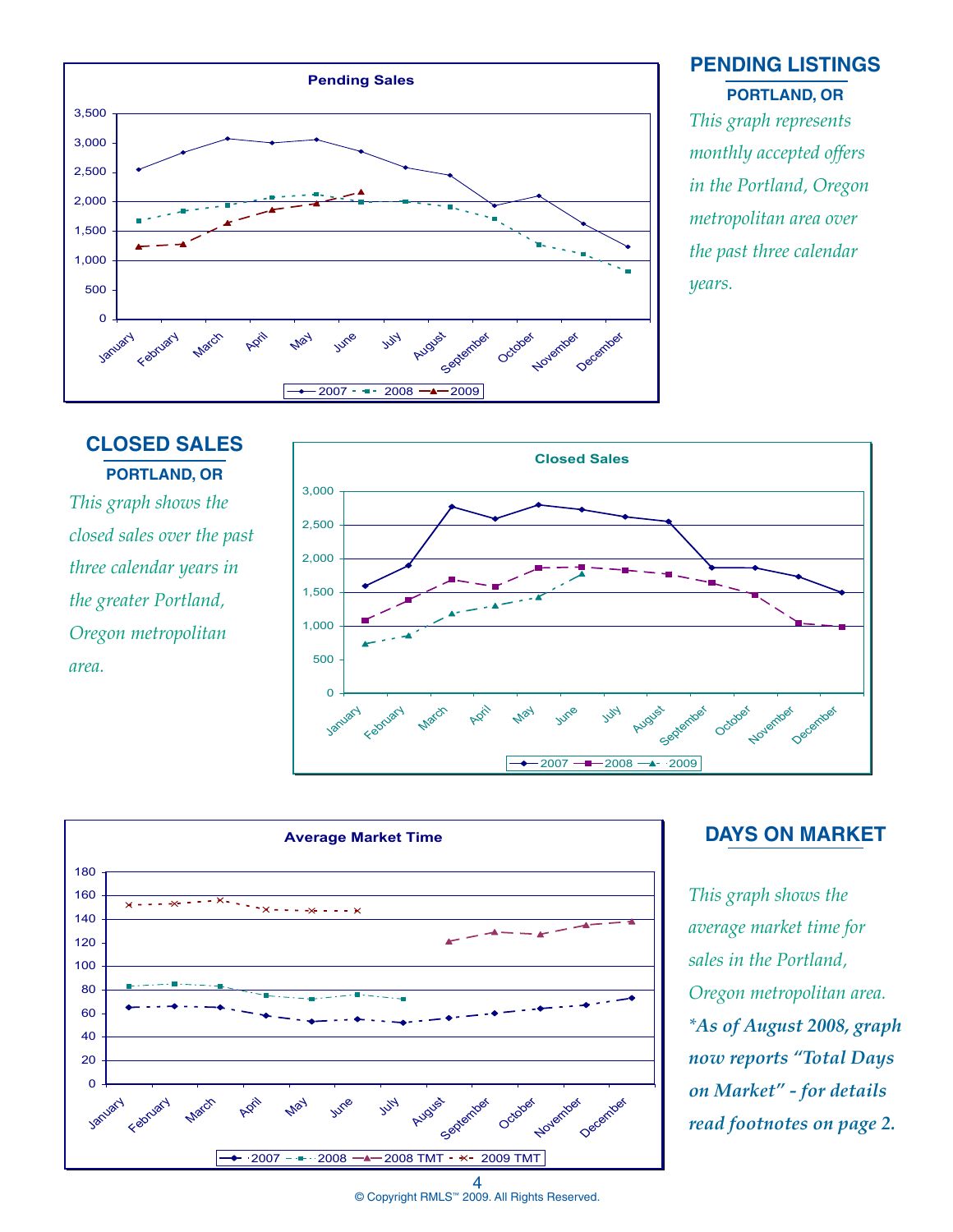# **AVERAGE SALE PRICE PORTLAND, OR**

*This graph represents the average sale price for all homes sold in the Portland, Oregon metropolitan area.*





# **MEDIAN SALE PRICE PORTLAND, OR**

*This graph shows the median sale price over the past 12 months in the greater Portland, Oregon metropolitan area and Clark County, Washington.*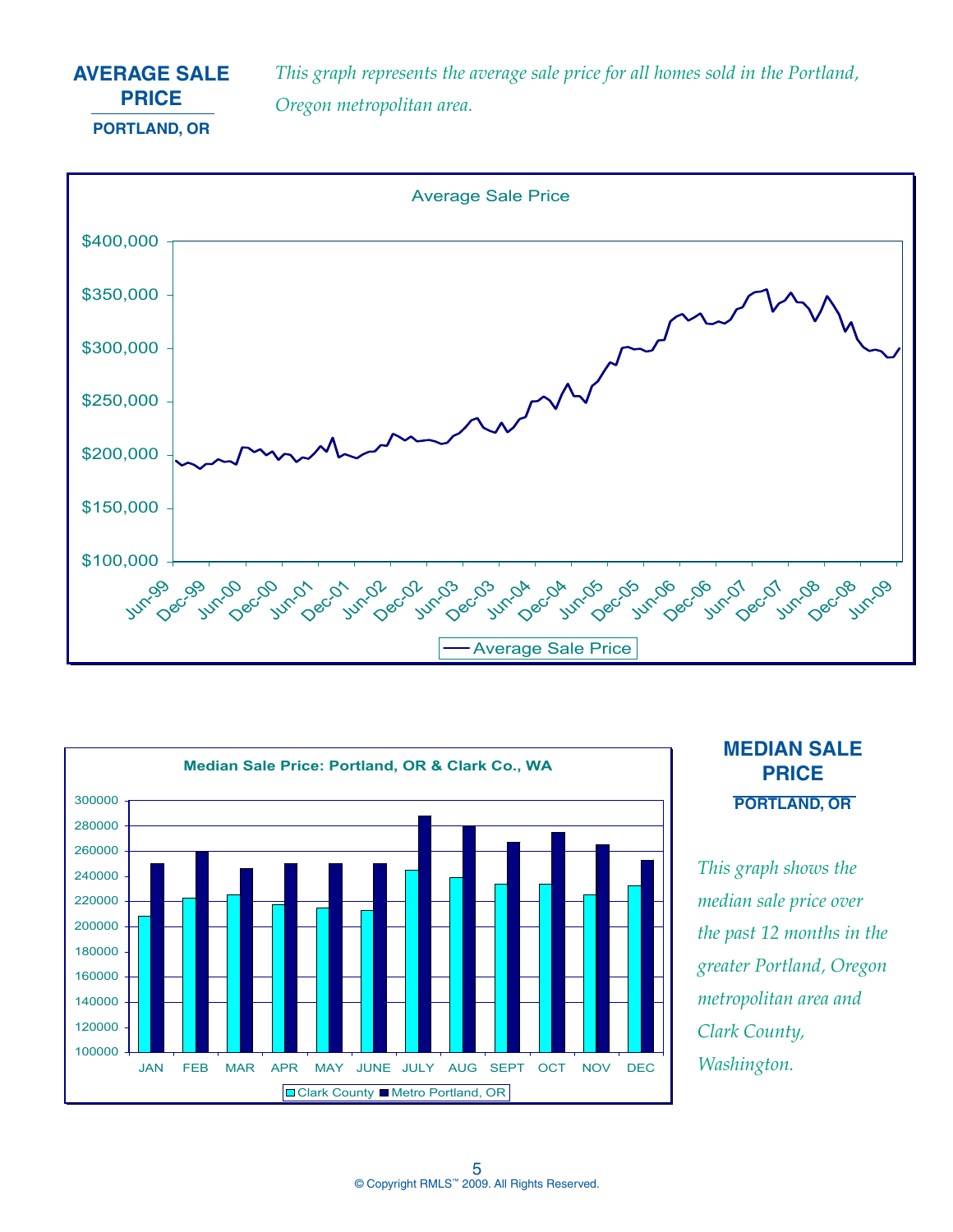